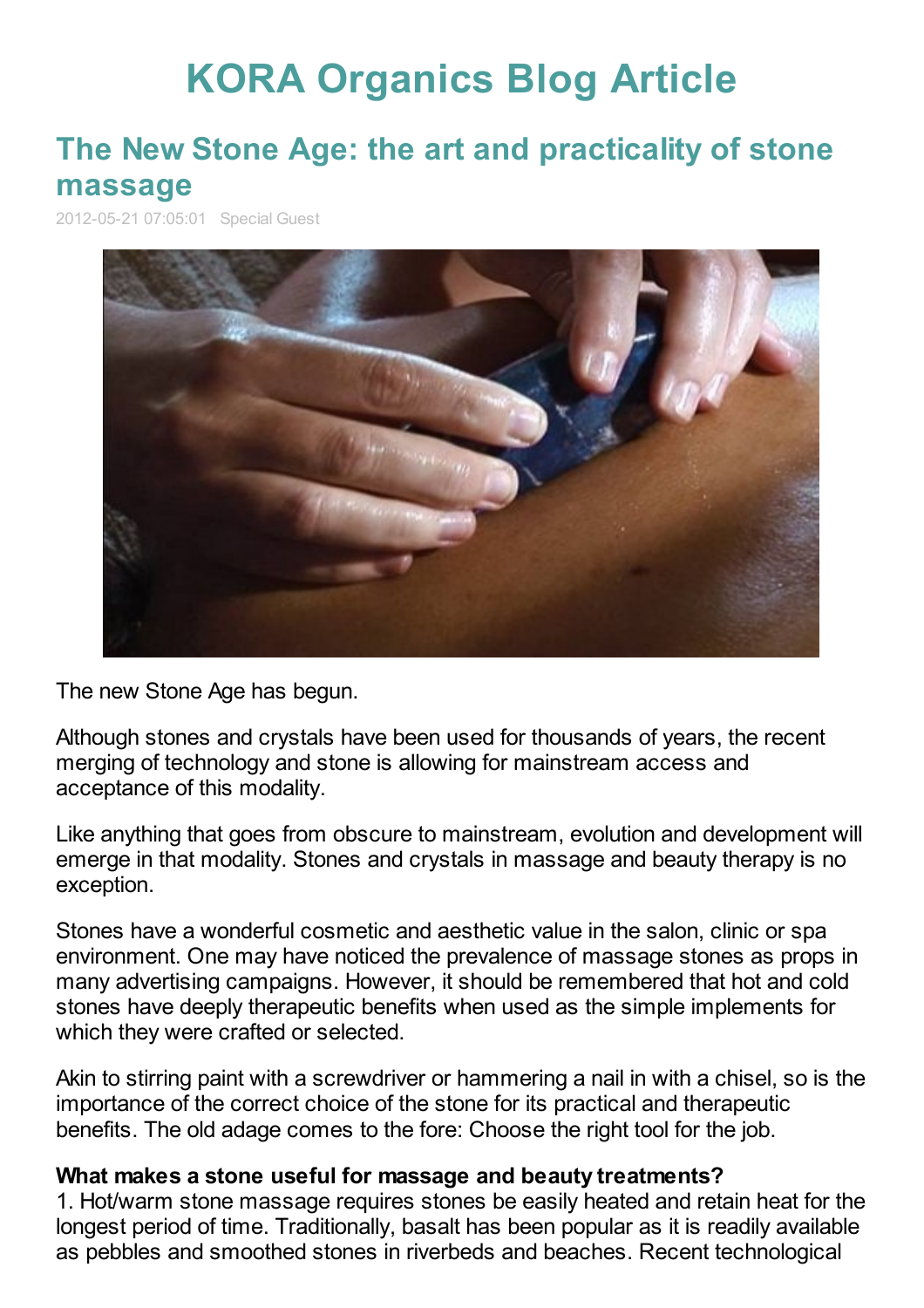advances (and a lot of effort) now means that other stone such as granite (for hot) and marble (for cold) can be crafted into perfect massage tools. Semi precious stones are also becoming available.

2. Size does matter. A stone meant to work the larger muscles needs to have a size that can easily transfer enough heat to that muscle whilst also being easily handled by the therapist. Smaller stones for between the toes and working the facial muscles are also necessary.

3. The shape of the stone. Here is where the handcrafted stones leave other options far behind. Flat stones are great for placement on the body, as they are more comfortable to lay on, and also when placed on the body will not roll off as easily as their rounded counterparts. Handcrafted stones are easily identifiable for their function and offer thermal uniformity and ease of use. The more rounded stones are great for the massage of the muscles.

4. Stone material is also important. Marble is excellent for its use in cold stone massage. Granite is perfect for hot stone massage as it holds heat extremely well and has a fine finish to give the best hygiene properties: the smoother the stone the less exfoliation. Basalt, the traditional stone, has good thermal properties and is more porous than marble or granite. (Many stones are marketed as basalt, but basalt is a material that can range from pumice stone to blue metal road base, so make sure the basalt is fine grained and smooth.)

## **What stones are not suitable for massage and beauty?**

1. Stones that are too small do little more than rub the skin, failing to achieve any benefit to the client.

2. Stones that crack, splinter or shatter when heated. Some people pride themselves on the "hardware specials" or "free beach pebbles" saving them money. Some stones are treated with diesel or other chemicals to give them a uniform shine, some stones will readily splinter, some even shatter on heating, or cooling, all very undesirable for the client.

3. Stones that are too rough will tend to exfoliate and unless hygiene is exceptional, may become a disease transfer risk.

4. Stones that do not hold the heat or cold for a reasonable period will be ineffective. They may be ok for non thermal massage work.

Massage with stones can be of great benefit to clients and therapists alike, and to the businesses that invest in this modality. Proper training will allow for best results, enabling the therapist to become fluent in this treatment and creative in improvising ways to incorporate aspects into everyday massage and beauty.

Anything that can reduce stress on a practitioner's hands, whilst giving the client a wonderful and beneficial treatment is a valuable modality to have on your menu list.

### **Beauty and Functionality equal Enthusiasm**

Personally having handcrafted massage stones from various precious and selected materials has provided an insight into the esoteric attributes of many stones. Starting with roughly sawn and squared pieces of stone, my massage stone sculptures begin to take shape through successive grades of diamond grinding wheels, rainforest sourced fresh water and lots of effort.